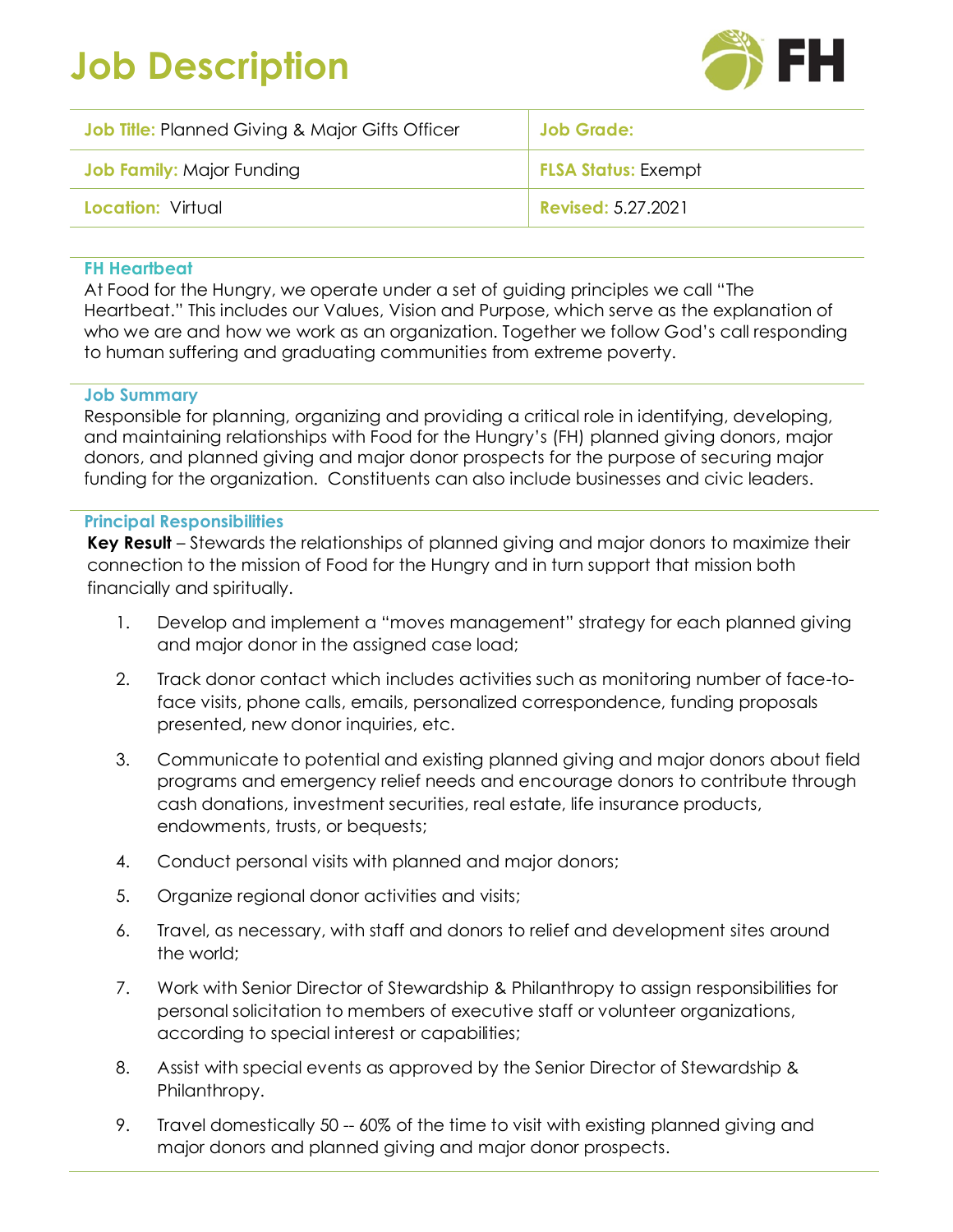- 10. Raise \$1m+ annually.
- 11. Attend departmental meetings and one-on-one meetings with Senior Director of Stewardship & Philanthropy.
- 12. Stay current with trends in philanthropy and technical details on all forms of planned gifts and tax law changes keeping the Major Funding staff informed of such changes. Serve as a knowledgeable resource for the Major Funding department.
- 13. Report to Senior Director of Stewardship & Philanthropy the results and activities required in a weekly Stewardship plan.
- 14. Grow the # of new Planned and Major gifts annually.

# **Job Level Specifications**

- Vibrant personal relationship with Jesus Christ and Christian commitment to serving the poor and in full agreement with FH's Christian foundation and beliefs as expressed in The Heartbeat: our Values, Vision, and Purpose;
- Is a consistent witness for Jesus Christ, maintains a courteous Christ-like attitude in dealing with people within and outside of Food for the Hungry;
- Passionate about the vision of Food for the Hungry and commitment to biblical principles regarding ministering to and discipling both major donors and impoverished people;
- Excellent writing, editing and oral communication skills;
- Excellent organizational/administrative skills;
- Ability to effectively plan under complex situations;
- Ability to interpret an extensive variety of facts and data involving people and organizations, and involving many abstract and concrete variables;
- Deadline-oriented:
- Computer operating skills and proficient in Microsoft Office Suite and Google Suite;
- A true team player who is flexible, proactive and able to multi-task;
- Knowledge of organizational policies;
- Knowledge of other types of cultures must be sensitive and effective in the use of personal knowledge of other countries and cultures;
- Knowledge of accounting methods and procedures;
- Ability to work with mathematical concepts such as those involved in percentages, ratios, and budgets, investments and statistical inference;
- Ability to apply same concepts to practical situations involving people and institutions in major gift connections to FH;
- Ability to define problems, collect data, establish facts, and draw valid conclusions in context of raising support for FH;
- Ability to solve practical problems and deal with a variety of variables in situations where only limited standardization exists;
- Ability to rapidly prioritize effectively;
- Intuitive and able to show independent thinking and self-starting abilities;
- Interpersonal skills;
- Advanced skills required to be able to manage stress involved in meeting goals and deadlines, unexpected and abrupt mental shifts required to accomplish donor relationship demands;
- Confidence and competence in high level financial negotiations and a history of securing five, six and seven figure gifts;
- Advanced skills required in ability to utilize state-of-the-art technology in communications to enhance opportunities in donor communication, CRM function, etc.;
- Knowledge of evangelical doctrines and profiles;
- Ability to lift up to 25 pounds above shoulder height;